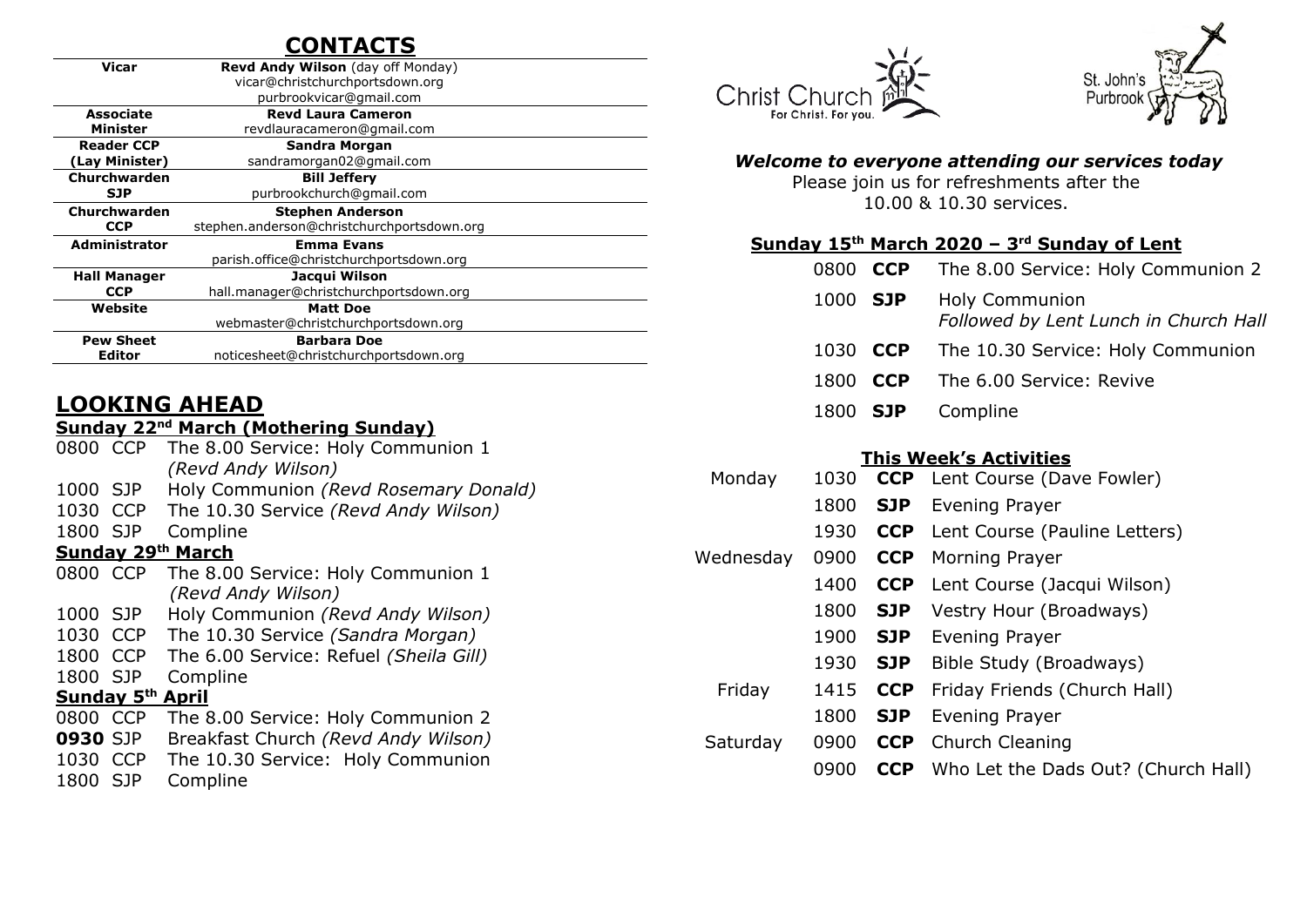**CHRIST CHURCH** 

[www.christchurchportsdown.org](http://www.christchurchportsdown.org/) 



## **Mission of the Month: Tearfund**

We are sorry to hear that former church members **Harry Rooke** and **Pat Abrahams** have both died recently. Details of Harry's funeral will be made available when known.

**Lent Lunches:** Homemade soup and a roll will be served in the church hall from 12.00 - 1pm on **Saturdays 28th March and 4th April.** Donations for Tearfund or the Mothers' Union Away From It All holiday scheme.

**Annual meetings** for Christ Church will take place on **Thursday 23rd April** starting with worship at 7.15pm

# **ST JOHN'S**

[www.stjohnspurbrook.org.uk](http://www.stjohnspurbrook.org.uk/)



**Lent Lunches:** Homemade soup and a roll will be served in the church hall at 12.00pm after the 10.00 service on the following Sundays during Lent: **15th and 29th March** (after the APCM) **and 5th April.** Please add your name to the list in the Church Porch or contact Pat Wootten. There will be no charge but donations will be gratefully received in aid of the Bishop's Lent Appeal, Christian Aid, Two Saints and MAF.

**Annual meetings** for St John's will take place on **Sunday 29th March** starting at 11.15am.

# *NOTES AND NEWS*

**The Funeral** of **June Nelson-Tomsen**, who will be remembered by some members of both churches, will take place at Portchester Crematorium on **Monday 16th March** at 11.30am. Details from Marion Pegg.

**Andy & Jacqui** are on leave until 21st March.

**JustOne:** Churches across Portsmouth are hosting evangelist Canon J John to speak at Portsmouth Guildhall on **4th and 5th April** (7.30pm). This is a great opportunity to invite just one relative, friend, neighbour or colleague to hear the life changing message of Jesus Christ presented in an accessible manner. Tickets are £5 each. See justone.co.uk for more details.

## **Coronavirus:**

Please note the following directions for our churches:

- Please refrain from intinction (dipping the bread into the wine at Communion), as this can introduce germs into the cup.
- We are still offering the chalice at this point, but if you feel unwell, please do not receive the wine. Equally, if you prefer not to receive the wine, then you should take only bread – your communion will be complete.
- If we share the peace in a service, please respect those who prefer not to engage in physical contact, such as shaking hands. This also applies before and after the service.

If you would like to receive this notice sheet each week by email, please send a request to parish.office@christchurchportsdown.org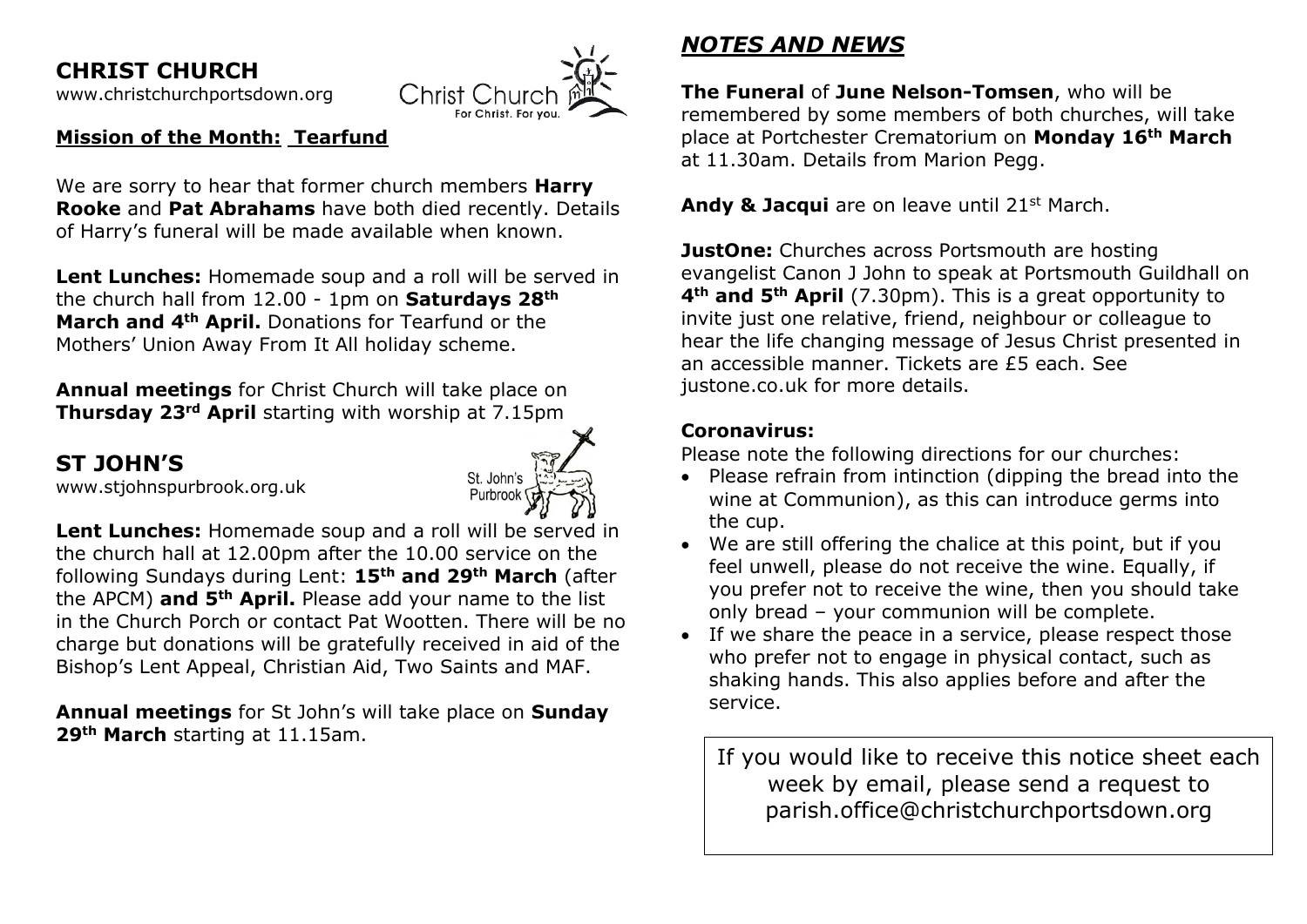him something to eat?' <sup>34</sup> Jesus said to them, 'My food is to do the will of him who sent me and to complete his work. <sup>35</sup> Do you not say, "Four months more, then comes the harvest"? But I tell you, look around you, and see how the fields are ripe for harvesting.  $36$  The reaper is already receiving wages and is gathering fruit for eternal life, so that sower and reaper may rejoice together.  $37$  For here the saying holds true, "One sows and another reaps."  $38$  I sent you to reap that for which you did not labour. Others have laboured, and you have entered into their labour.' <sup>39</sup> Many Samaritans from that city believed in him because of the woman's testimony, 'He told me everything I have ever done.'  $40$  So when the Samaritans came to him, they asked him to stay with them; and he stayed there for two days.  $41$  And many more believed because of his word.  $42$ They said to the woman, 'It is no longer because of what you said that we believe, for we have heard for ourselves, and we know that this is truly the Saviour of the world.' *This is the Gospel of the Lord.*

*Praise to you, O Christ.*

### **Post Communion**

Merciful Lord, grant your people grace to withstand the temptations of the world, the flesh and the devil, and with pure hearts and minds to follow you, the only God; through Jesus Christ our Lord.

### **Amen.**

### **THIRD SUNDAY OF LENT**

## **COLLECT**

Almighty God, whose most dear Son went not up to joy but first he suffered pain, and entered not into glory before he was crucified: mercifully grant that we, walking in the way of the cross, may find it none other than the way of life and peace; through Jesus Christ your Son our Lord, who is alive and reigns with you, in the unity of the Holy Spirit, one God, now and for ever.

**Amen.**

## **Psalm 95**

 $1$  O come, let us sing to the Lord; let us heartily rejoice in the rock of our salvation.  $2$  Let us come into his presence with thanksgiving and be glad in him with psalms.  $3$  For the Lord is a great God and a great king above all gods. <sup>4</sup> In his hand are the depths of the earth and the heights of the mountains are his also.  $5$  The sea is his, for he made it, and his hands have moulded the dry land. <sup>6</sup> Come, let us worship and bow down and kneel before the Lord our Maker. <sup>7</sup> For he is our God; we are the people of his pasture and the sheep of his hand. <sup>8</sup> O that today you would listen to his voice: 'Harden not your hearts as at Meribah, on that day at Massah in the wilderness, <sup>9</sup> 'When your forebears tested me, and put me to the proof, though they had seen my works. <sup>10</sup> 'Forty years long I detested that generation and said, "This people are wayward in their hearts; they do not know my ways." <sup>11</sup> 'So I swore in my wrath, "They shall not enter into my rest." '

## **NEW TESTAMENT: Romans 5:1–11**

**<sup>5</sup>** Therefore, since we are justified by faith, we have peace with God through our Lord Jesus Christ, <sup>2</sup> through whom we have obtained access to this grace in which we stand; and we boast in our hope of sharing the glory of God.<sup>3</sup> And not only that, but we also boast in our sufferings, knowing that suffering produces endurance, <sup>4</sup> and endurance produces